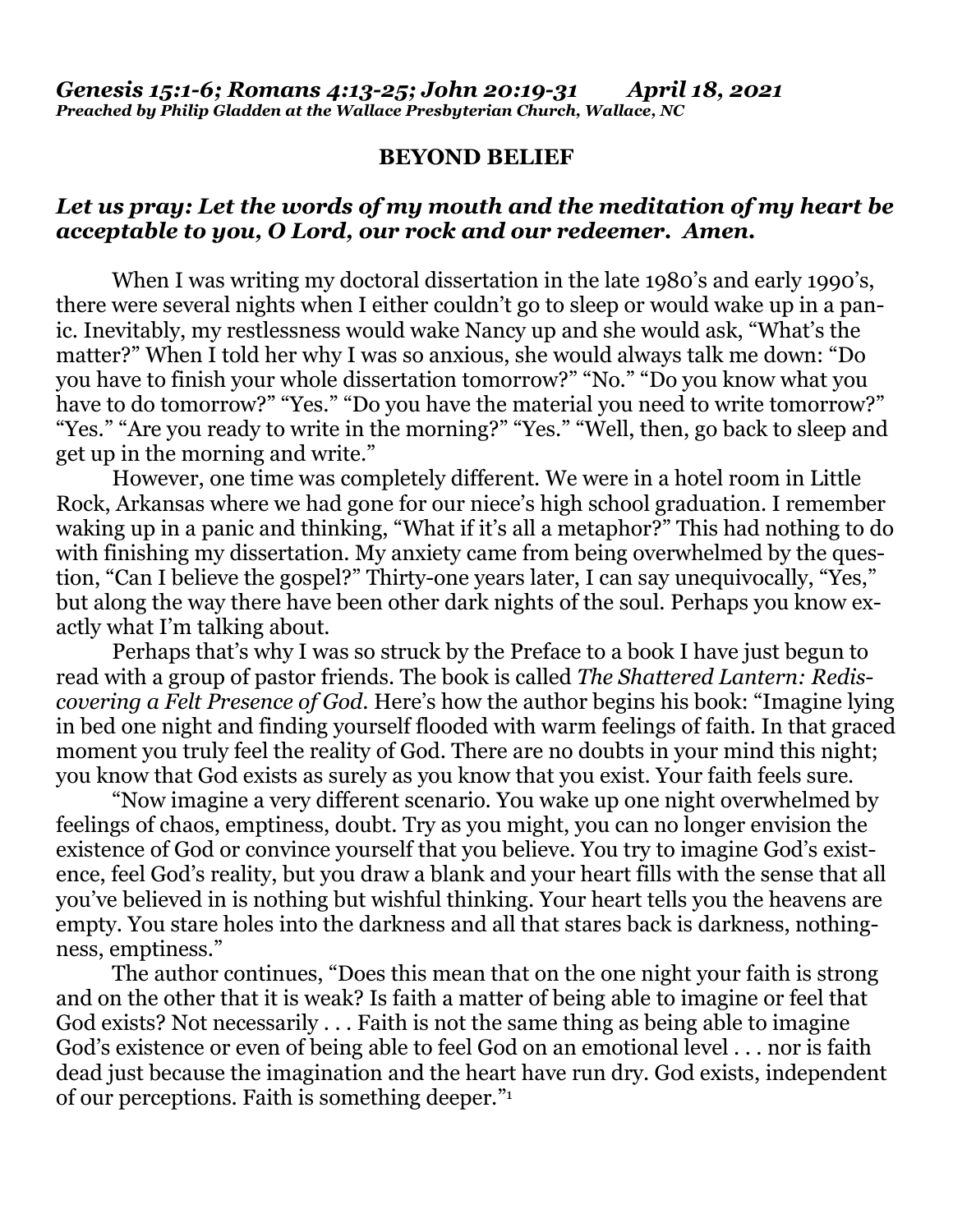In some ways, you have to feel sorry for Thomas the Twin. Despite making the deepest and most basic confession of faith in Jesus — "My Lord and my God!" — he will always be remembered as "Doubting Thomas." Did you notice, though, that Thomas asked for nothing more than his fellow disciples had already received? "Unless I see the mark of the nails in his hands, and put my finger in the mark of the nails and my hand in his side, I will not believe." (John 20:25) A week earlier, when Jesus appeared to the other ten disciples, Jesus "showed them his hands and his side. Then the disciples rejoiced when they saw the Lord." (John 20:20) In Luke's version of this story, Jesus tells his disciples, "Look at my hands and my feet; see that it is I myself. Touch me and see; for a ghost does not have flesh and bones as you see that I have." And when he had said this, he showed them his hands and his feet. And what was the disciples' reaction? "In their joy they were disbelieving and still wondering. . ." (Luke 24:39-41)

So, when we have those dark nights of the soul, we find ourselves in good company with Thomas and the other disciples and plenty of other folks in the Bible. At the end of Matthew's gospel, when Jesus gives the Great Commission on the mountain in Galilee, "when [the disciples] saw him, they worshiped him; but some doubted." (Matthew 28:17) When the desperate father begged Jesus to heal his son — "If you are able to do anything, have pity on us and help us," Jesus said, "If you are able! — All things can be done for the one who believes." The father cried out, "I believe; help my unbelief!" (Mark 9:22-24)

Even though Abraham's faith is held up as the model of trusting in the Lord, he and his wife had a hard time believing the word of the Lord that promised they would have a son in their old age. In a parallel story from the New Testament, old man Zechariah doubted the angel's message that his elderly wife Elizabeth would have a son. And the disciples doubted the women when they excitedly said, "We have seen the Lord!" The list goes on and on . . .

Each week in worship we say in unison, "I believe in God the Father Almighty, Maker of heaven and earth . . . And in Jesus Christ his only Son our Lord . . . I believe in the Holy Ghost . . ." Sometimes we use a different Affirmation of Faith. When I lead worship at a funeral, I often say, "It's always good to affirm our faith, but especially at times such as this." And it is important to say "This is what we believe!" Throughout the centuries, the church has always said "This is what we believe!" That's why we have different creeds and confessions. But, as the author of *The Shattered Lantern* says, "Faith is something deeper" than just accepting facts or indisputable evidence. As one writer has put it, "Belief itself comes from another source than evidence. It is a gift of God."

Aren't you glad that Bible characters aren't perfect? It would have been easy for the writers to portray them as unblemished saints. Instead, we hear about Sarai laughing at God's promise of a son; Job demanding a face-to-face meeting with God so God can explain himself; Jonah running the other way from God's call in his life; Peter rebuking Jesus when Jesus talked about his upcoming suffering; and ole Thomas saying, "Unless I see, I won't believe." Because, let's be honest, aren't we all like those folks in the Bible from time to time?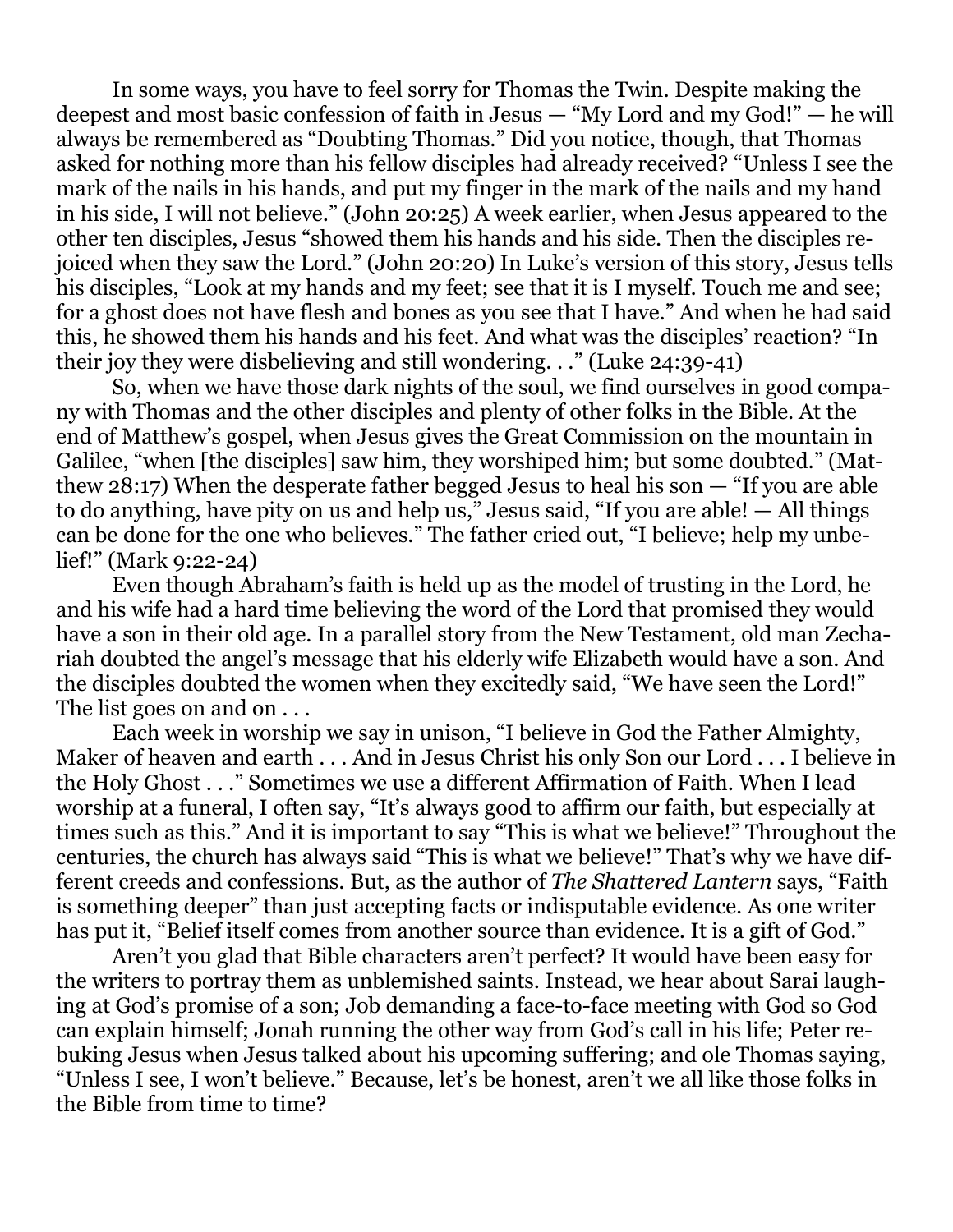As part of my commitment as a member of the Presbytery of Coastal Carolina, I serve on the Commission on Ministry. Thursday we examined a minister who is transferring into the Presbyterian Church (U.S.A.) from another denomination. Here is the last paragraph of her well-written "Faith Statement" — "While there are many things we do not yet know, we celebrate the holy mysteries of our faith while also seeking understanding. We believe that in the end, all will be made well. Every tear will be wiped away, death and pain will pass away, and all things will be made new as we are united with our Creator, Redeemer, and Sustainer and are made whole."

We "celebrate the holy mysteries of our faith" — what a beautiful phrase! That affirmation of what we don't know, even as we believe and trust, reminds me of what Job said after God granted him the face-to-face interview Job had demanded and overwhelmed Job with his mystery and knowledge and power and divine purpose. Job humbly said, "I know that you can do all things, and that no purpose of yours can be thwarted. . . Therefore I have uttered what I did not understand, things too wonderful for me which I did not know. . . I had heard of you by the hearing of the ear, but now my eye sees you." (Job 42:2-5)

Dr. Laura Mendenhall, former president of Columbia (Presbyterian) Theological Seminary in Decatur, Georgia tells a story of the elderly Thomas talking with his grandson, also named Thomas and known as Trey, about meeting the risen Lord. Trey says, "That is all I want — to see and touch for myself so that I can know and understand." Lovingly, his grandpa replies, "Yes, well, that is exactly what I was thinking at the time. But the truth is, I did not need to put my hands into his side. I did not need to touch the wounds in his hands. What I realized at that moment is that what is eternal is invisible. If I could touch it, it was only temporal anyway. If I could understand it, it may have been only my human thought, shaped by my own prior knowledge, hemmed in by my own perspective."

Grandpa Thomas sees the confusion in Trey's eyes, so he continues, "What you need to know, son, is that I never touched him. I know I said that was the only way I would believe. But when I got right down to it, that was not what I needed after all. What I needed was simply to recognize that I was in the presence of my Lord and my God and the recipient of grace that I could not have earned."<sup>2</sup>

I reckon I have as many questions about God and Jesus and the faith as any of you. I hope that one day, as the apostle Paul writes, I will know fully, even as I have been fully known. In the meantime, when you get right down to is, isn't what we really need is to know that we are in the presence of our Lord and our God, that we are the recipients of grace that we could not have earned?

When Jesus told Thomas, "Blessed are those who have not seen and yet have come to believe," I don't think he was rebuking Thomas. I think this was part of Jesus' commissioning of his disciples to share the good news. After all, you and I are some of those who have not seen and yet have come to believe. Thank God that even "Doubting Thomas" trusted the good news enough to share it with others.

John tells us that Thomas met the risen Jesus one week after Easter. Here we are, two weeks removed from our Easter celebration. What can "Doubting Thomas" teach